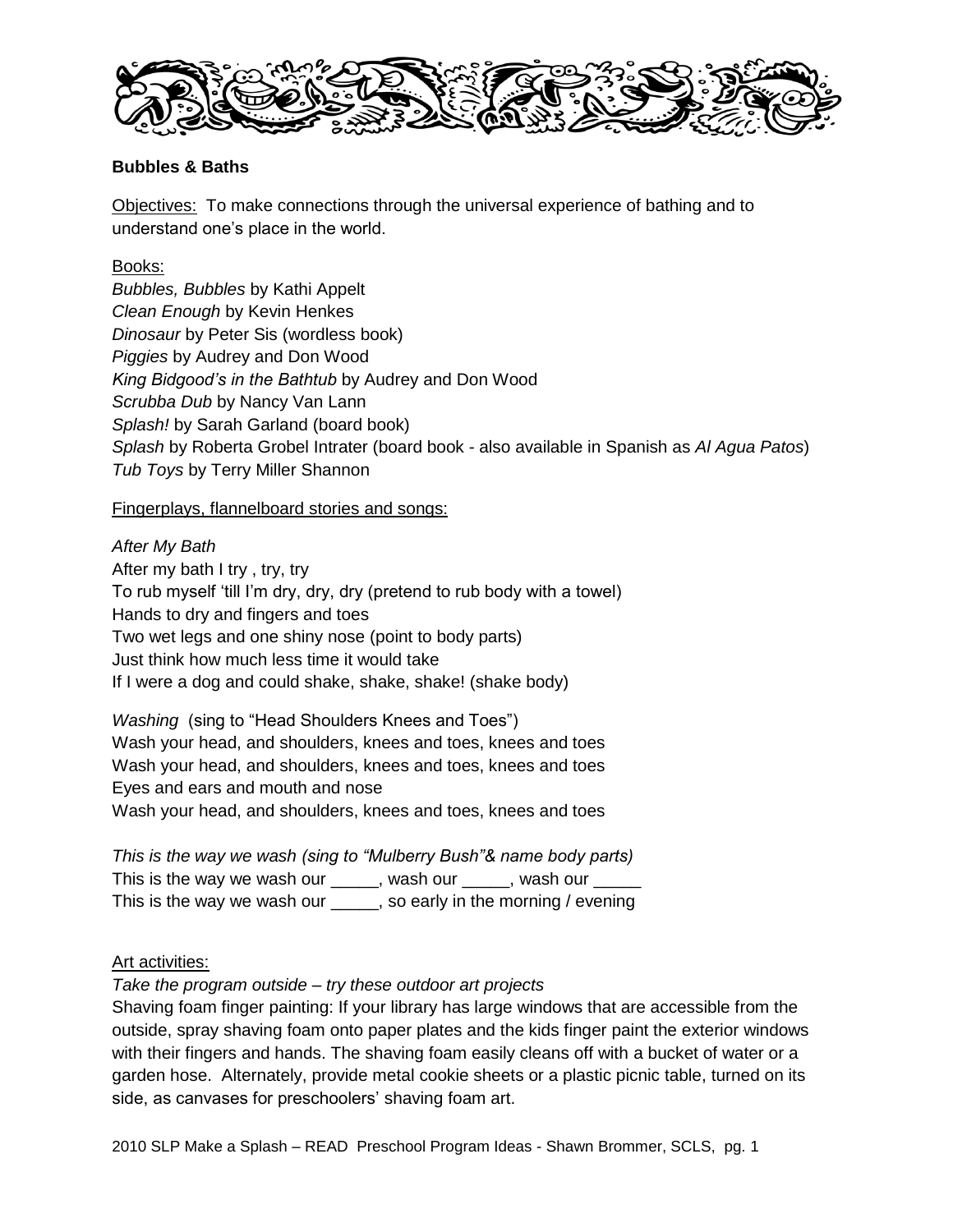

*Bubble making: Experiment with these tried & true bubble recipes*

*Basic Bubbles:* 2 Tblsp dish soap 1 Cup water

*Magic Bubbles* 1 Tbslp glycerin 2 Tbslp dish soap 9 oz water

*Hints:*

Mix up the recipes the night before the program for the best results

Glycerin is inexpensive and can be found in most drug stores. Glycerin makes strong, longlasting bubblies.

*Bubble wand ideas* Bend the opening of a coat hanger into a large circle Green plastic produce baskets Fly swatters with holes Covers of yogurt containers with the center cut out.

*Giant bubbles:* cut two sections of straws, about 6 inches long. Cut a string about 24 inches long. Pull the string through the straws, tie the string in a knot, and hide the knot inside the straw. Hold one end of each straw in each hand and pull; you will create a square or rectangle. Dip this form into the pan of bubble solution, and gently draw it through the air. Voila, a giant bubble.

#### *Easy Bubble Bottle Holder*

Cut a hole in the bottom of a plastic margarine tub. Replace the lid. Insert bubble bottle to help prevent spills.

#### Movement and other activities:

Go outside and pass out bubble solution and wands. Encourage children and their parents to create bubbles. Watch what happens to the bubbles – how far do they fly? How long do they last? How big are the bubbles? How small? Record observations on a chart.

#### Message for parents & caregivers:

We introduce early math concepts to our children when we encourage them to compare the sizes and discuss distance. These are skills that will help them succeed in school!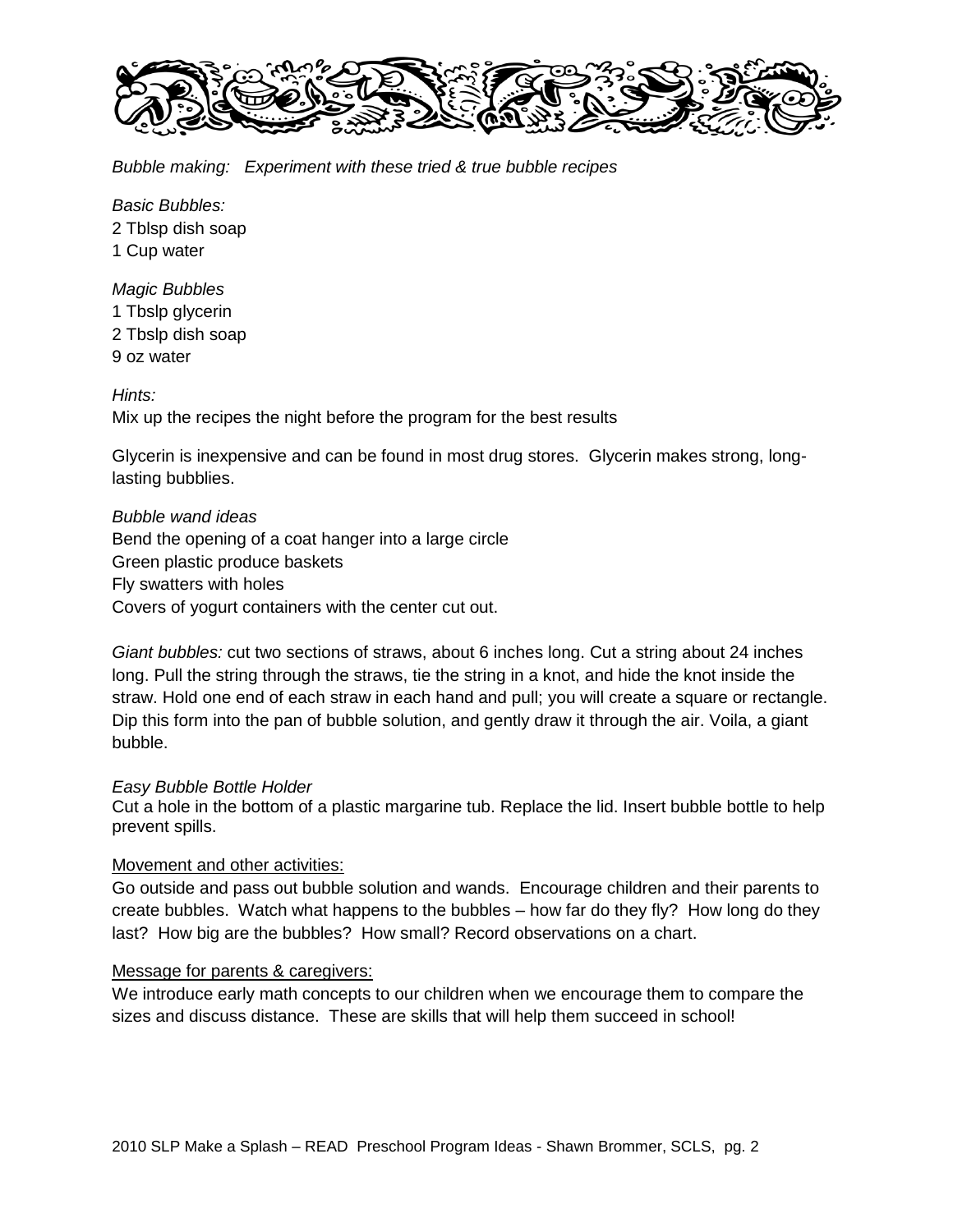

# **Water Habitats**

Objectives: To encourage children to explore the habitat in which they live and to help them connect to habitats throughout the world.

# Books:

*Across the Stream* by Mirra Ginsburg *All You Need for a Beach* by Alice Schertle *Have You Seen My Duckling?* by Nancy Tafuri *Hello, Ocean!* by Pam Munoz Ryan *In the Small, Small Pond* by Denise Fleming *Mama Don't Allow* by Thatcher Hurd *Pond Circle* by Betsy Franco *Splash!* by Ann Jonas

## Fingerplays, flannelboard stories and songs:

## *Crossing the bridge flannel board activity*

Cut a bridge shape out of brown felt. Choose appropriate water animal Accu-Cut/Ellison dies (or simply create free-hand) – such as fish, ducks, frogs. Cut some vehicles out of felt – cars, trucks, school busses. Talk about concepts: the frog is IN the water, the car is ON the bridge… the duck is under the bridge, the bus is over the duck, etc. Cut out multiple shapes and distribute them to children and parents at the end of the program and encourage them to place items on the flannel board and continue to play with these concepts.

*Here Is the Sea* Here is the sea the wavy sea. (Make wave motions with arm) Here is my boat. (Cup hands) And here is me. (Point to self) All of the fishes. (wiggle index and middle finger of one or both hands) Down below. Wiggle their tails. And awaaaay they go! (Hide wiggling fingers behind back)

*Ocean Motion (Act out the motions of the ocean)*  Let's make the motion of the ocean! Jiggle like a jelly fish Creep like a sea snail Soar like an eagle Wiggle like an eel Float like a sea otter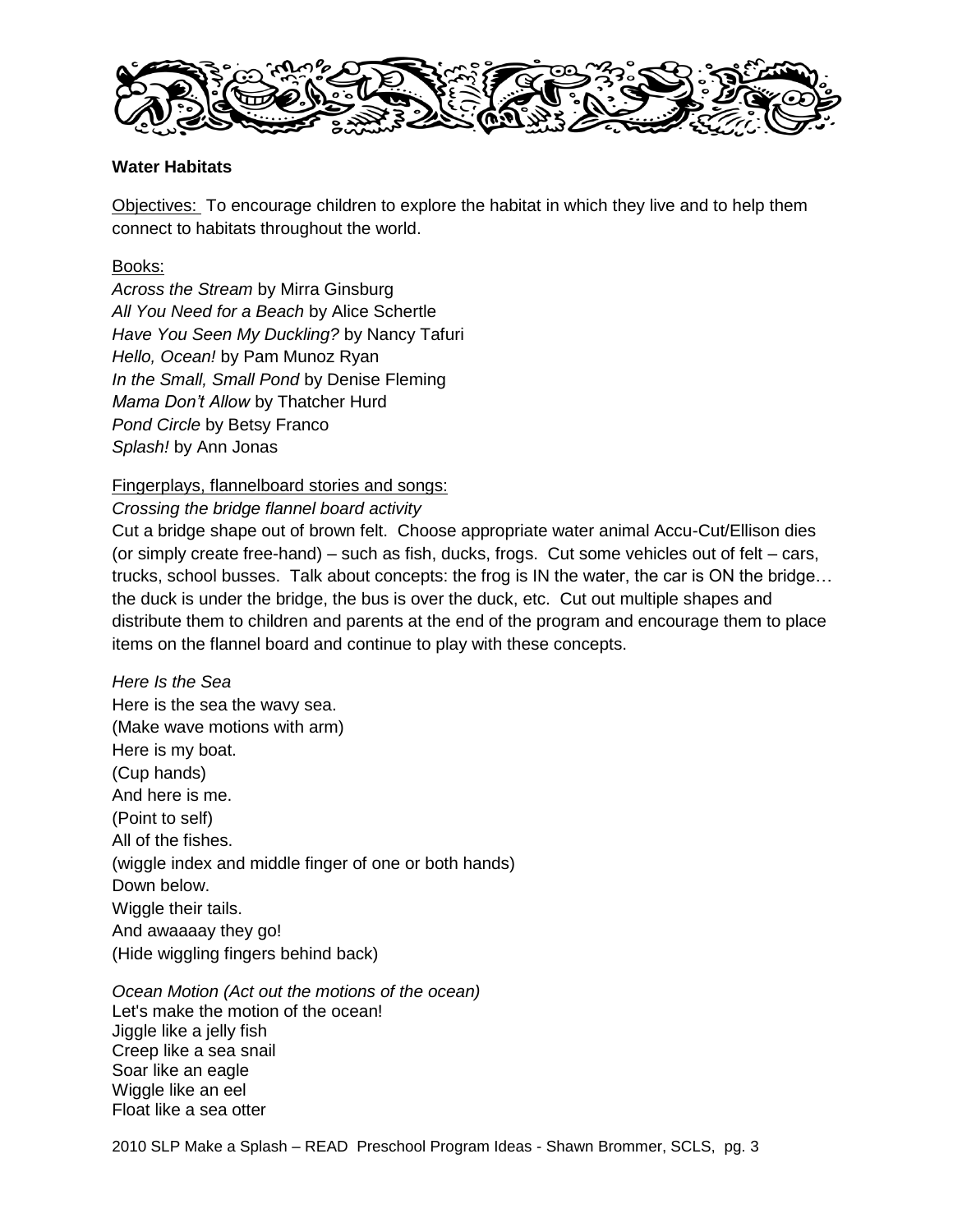

Bark like a seal Walk forward, backward, and sideways like a crab

*Fish in the Sea (tune: Wheels on the Bus, suit motions to words)* The fish in the sea go swim, swim, swim, swim, swim, swim, swim, swim, swim, The fish in the sea go swim, swim, swim, All day long. *(additional verses: sharks go chomp, lobsters go pinch, octopus go wiggle, clam goes open and shut)*

### Art activities:

*Rock Painting:* paint different types of rocks with clear water. Ask children to describe the rocks when they are dry, wet and in the process of drying. Write responses down on a chart. (Teen volunteers can help with this activity.)

*Papermaking:* be inspired by Denise Fleming's books and make some paper! Check out a few books about papermaking with children and create paper at the end of story time. Allow the paper dry at the library and use it in displays throughout the summer, as book jackets for homemade books, and other art projects. (Teen volunteers can help with this activity.) *Alternate activity: check out the paper bowl making kit from SCLS; see the SCLS web page for information about borrowing kits.*

## Message for parents & caregivers:

Books with rhyming text will help your child hear the sounds in words, which will build their phonological awareness skills. So when you choose books to read to your child, try to find some with rhyming text.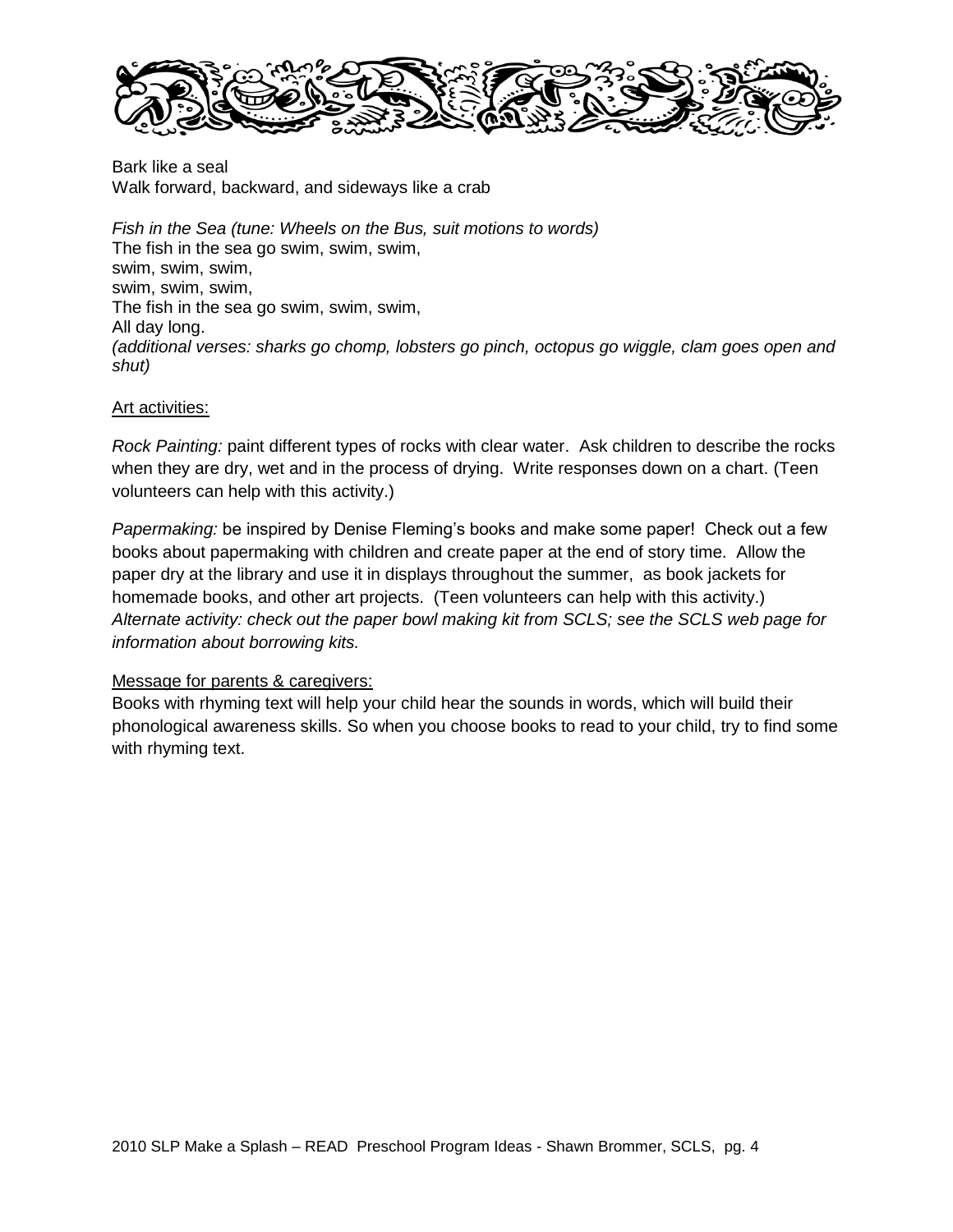

### **Weather**

Objective: To encourage children to discuss the different seasons and to encourage them to compare one season to another.

### Books:

*Are You Ready to Play Outside?* by Mo Willems *Millions of Snowflakes* by Mary McKenna Siddals *Monsoon Afternoon* by Kashmira Sheth (longer picture book - best for family storytimes) *Planting a Rainbow* by Lois Ehlert *Rain Pla*y by Cynthia Cotton *Snowballs* by Lois Ehlert *Walter was Worried* by Laura Vacarro Seeger *Who Likes Rain?* by Wong Herbert Yee

Fingerplays, flannelboard stories and songs:

*Five Umbrellas flannel story (cut out umbrellas from appropriate color)* Five umbrellas stood by the back door, The red one went outside, then there were four. Four umbrellas stood pretty as can be, The blue one went outside, then there were three. Three umbrellas stood with nothing to do, The green one went outside, then there was two. Two umbrellas stood watching for the sun, The yellow one went outside, then there was one. Just one umbrella stood alone in the hall, The white one went outside, and then that was all!

*Rain – fingerplay* Rain on the green grass (Flutter fingers up and down.) Rain on the tree (Raise both hands to form tree.) Rain on the rooftop (Hands form point over head like roof.) But not on me! (Point to self.)

*Once There Was a Snowman - rhyme* Once there was a snowman Snowman, snowman, Once there was a snowman, Tall, tall, tall!

In the sun he melted, Melted, melted. In the sun he melted, Small, small, small. *(try telling this story with appropriate gestures – raise arms and grow tall while reciting the first verse and then shrink towards the floor while reciting the last verse.)*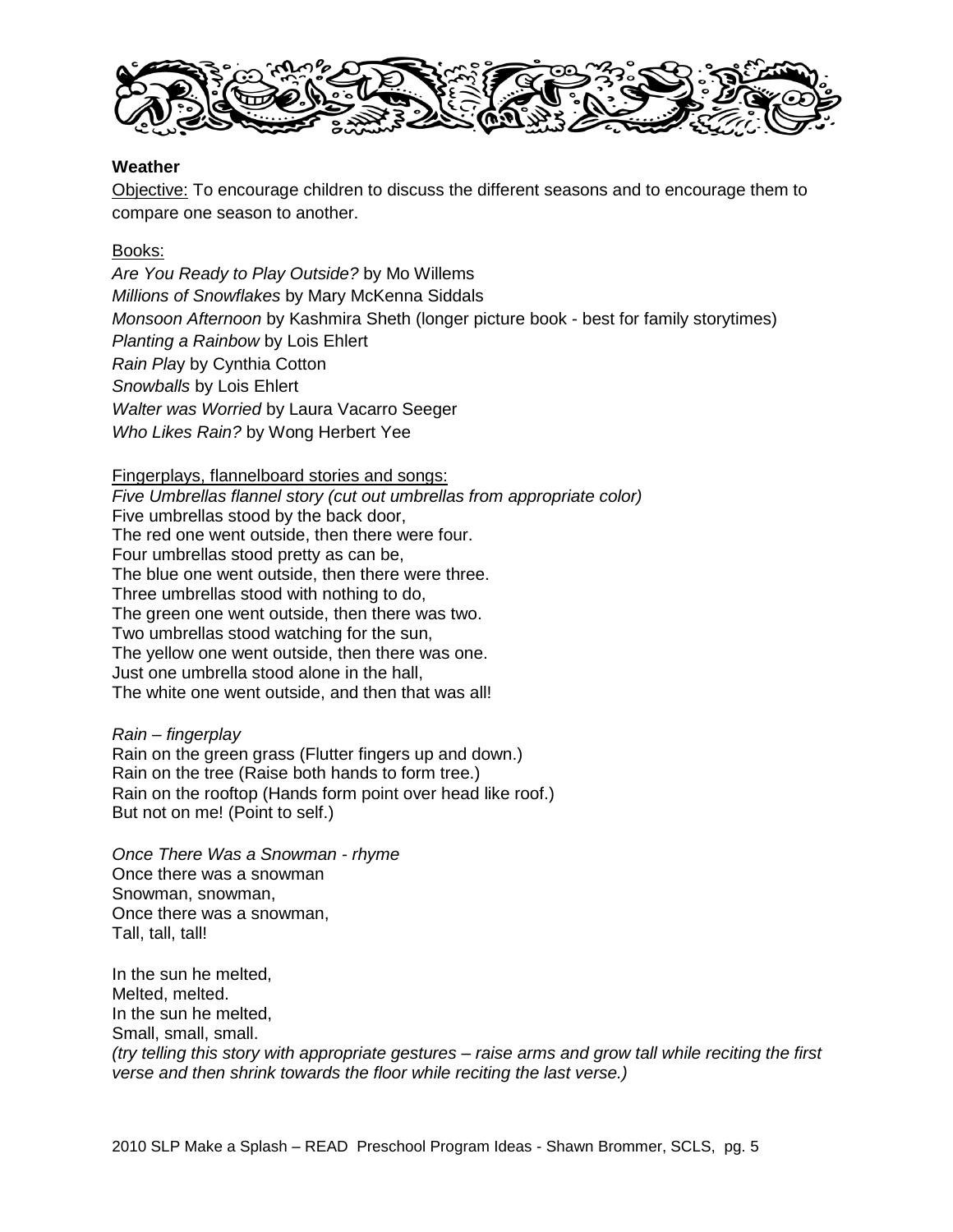

# Art activities:

*Make rain gauges.* Collect plastic water or soda bottles. Build a rain gauge by cutting off the top third of the plastic bottle and inverting the top inside the bottom to form a funnel. (Have teen volunteers or adults cut the bottle before the actual toddler/preschool program.) Provide stickers, markers, glitter paints, etc. and encourage kids to decorate their rain gauges. Send the gauges home and instruct parents to use a permanent marker to record inches on the side of the bottle. This could be a summer-long project - ask regulars to report on their rain gauges. Make & display charts to record the data.

# *Torn Paper Rainbows*

Apply glue onto a piece of paper where the first color of the rainbow should be, you can make a half or full arc. Have your child apply red torn paper to the glued area. Next apply glue under the red torn paper for the next color, and so on!! (You will only be able to do three or four colors)

# *Paint with Clouds*

Supply each child with a piece of blue paper, a cotton ball and white paint. Have the child dip the cotton ball into the white paint and press onto the paper to make cloud prints

# Movement and other activities:

Experiment with the repeated phrase, "*And Rain Makes Applesauce".* Encourage kids to create other scenarios and complete each statement with, "and rain makes applesauce." Write down the different phrases and encourage kids to illustrate their descriptions. (Teen volunteers can help with this activity.)

Act out *Are You Ready to Play Outside?* after you"ve finished reading it. Make sure that every child has a role – have multiple main characters and enlist parents to ham it up as earthworms!

# *Prism fun*

You can find a prism at many science stores or teachers store. Show your child the prism, and how to see all the colors of a rainbow in the prism.

## Message for parents & caregivers:

When children re-tell familiar stories through active play we help them develop their narrative skills. This helps them remember sequences and events in their books and soon they will repeat their favorite books back to us! This is early reading!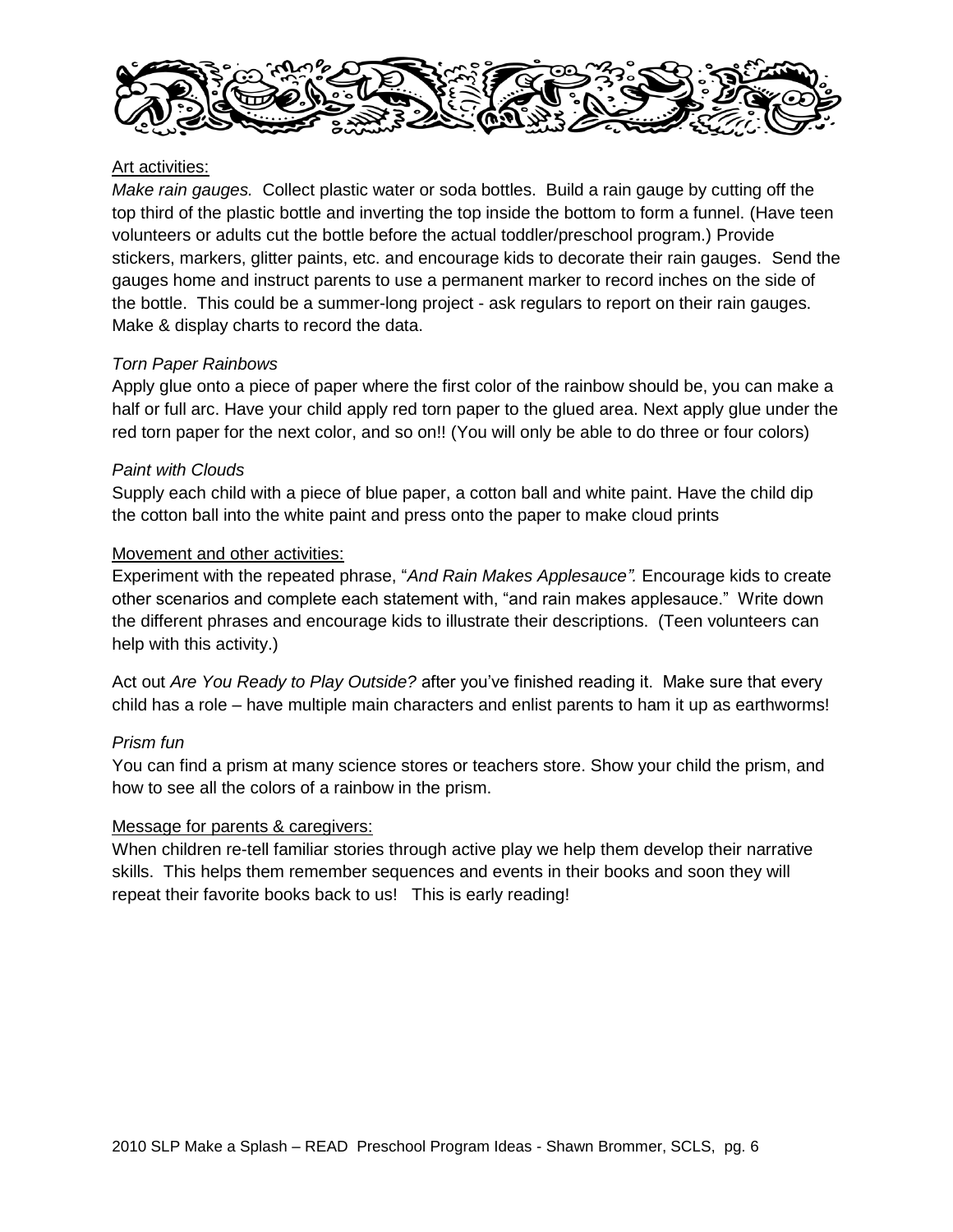

## **Water Animals**

Objective: To introduce the concept of phonological awareness through playing with animal sounds.

# Books

*Fish Eyes* by Lois Ehlert *Frog and Toad are Friends* by Arnold Lobel (read one of the stories – or tell it with props) *Jump, Frog, Jump!* by Robert Kalan *Red-eyed Tree Frog* by Joy Cowley *Scoot!* by Cathryn Falwell *Splash!* by Flora McDonnell *Turtle Dreams* by Marion Dane Bauer

Fingerplays, flannelboard stories and songs: *My Turtle fingerplay* This is my turtle (Make fist and extend thumb.) He lives in a shell (Hide thumb.) He likes his home very well He pokes his head out when he wants to eat (Extend thumb.) And pulls it back when he wants to sleep (Hide thumb.)

*The Frog on the Log flannelboard story (cut green frog, a brown log, an owl and a blue pond from felt)* There once Was a green Little frog, frog, frog –

Who played In the wood On a log, log, log!

A screech owl **Sitting** In a tree, tree, tree -

Came after The frog with a scree, scree, scree!

When the frog Heard the owl - In a flash, flash, flash -

He leaped In the pond With a splash, splash, splash!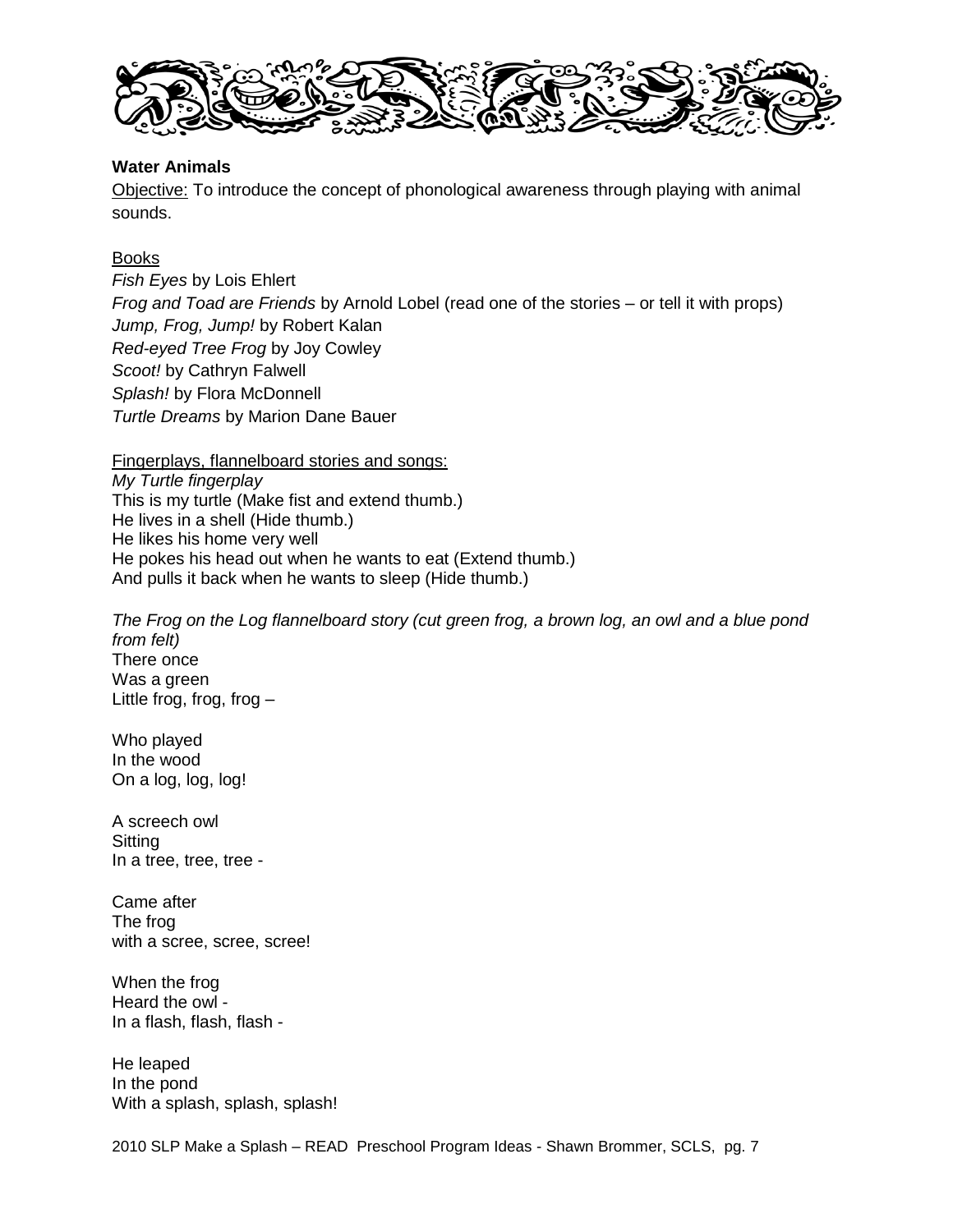

*Little Tadpole song (Tune: "Frere Jacques") Try telling this story with a paper tadpole – as you sing the song fold tail behind prop, and drop down pre-cut legs at appropriate time in the song*

Little tadpole, little tadpole Lost his tail, lost his tail. Now he has two feet Now he has four feet Look a frog! Look a frog!

## Movement and other activities:

Get kids up and moving like ducks, frogs, turtles, fishes. Can they think of other water animals? What sounds do these water animals make? Play some music and encourage kids to move, dance and sing as different types of water animals.

# Art Project:

*Print making:* inspiration from *Scoot!* (Falwell) – pour a small amount of paint into an old plate or bowl and encourage kids to dip small objects in the paint and stamp paper to make prints. An alternate activity for very young children: replace the paint with water and stamp construction paper. (Teen volunteers can help with this activity.)

*Recycled art*: Make a fish, octopus or other sea creature out of an old CD or DVD. Use the disc as the animal"s body and glue on paper fins, tentacles, yarn barbells (whiskers) etc. Provide as many art materials as possible, especially recycled items.

## Message for parents & caregivers:

It's fun to play with animal sounds. Encourage children to experiment with the different sounds that animals make. Identifying different types of sounds helps build phonological awareness.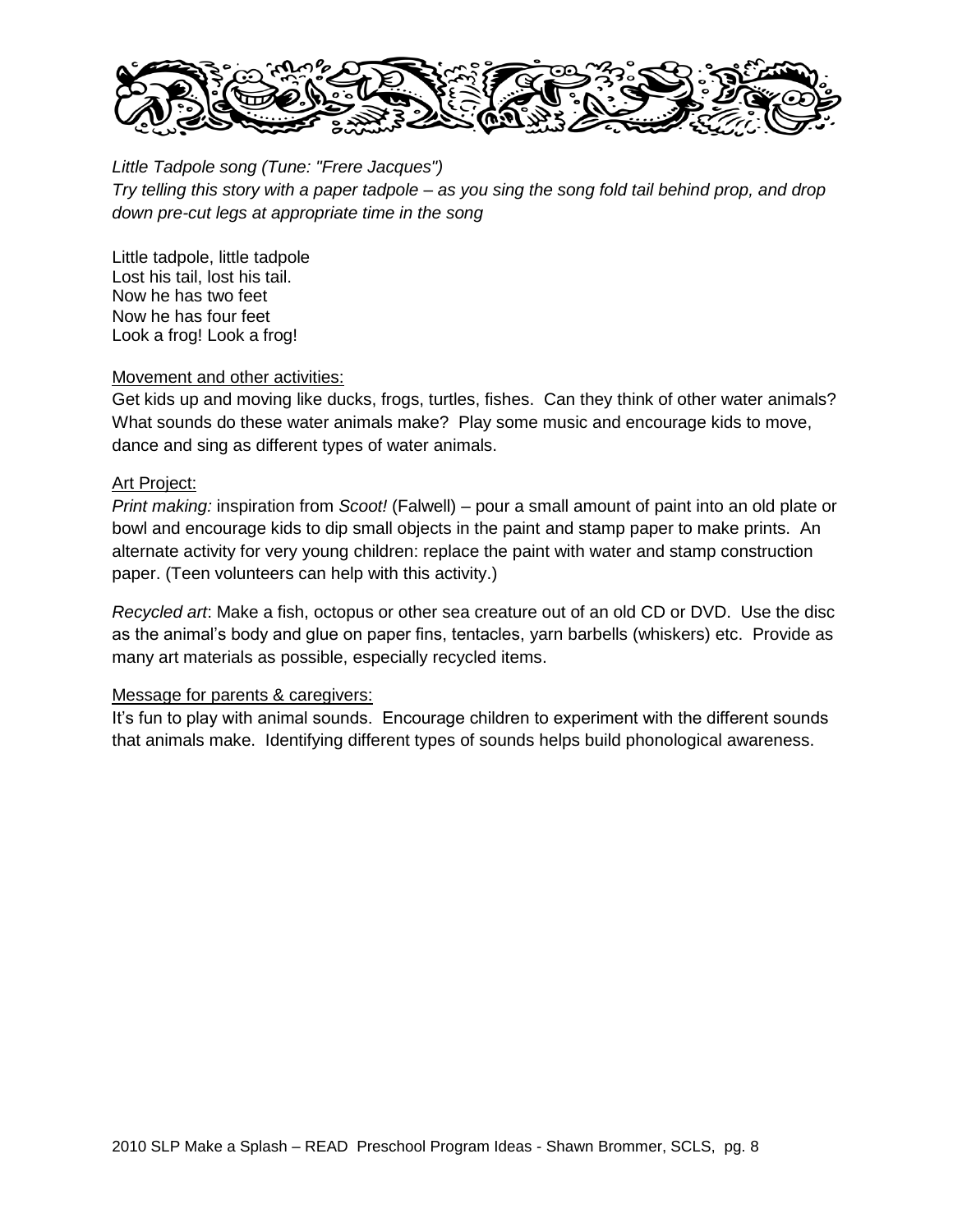

### **Boats**

Objective: To encourage kids to compare and contrast items of different sizes and weights.

### Books:

*Boats* by Byron Barton *I Love Boats* by Flora McDonnell *I'm Mighty* by Kate McMullan *Little Bear's Little Boat* by Eve Bunting *Mr. Gumpy's Outing* by John Burningham *Sail Away, Little Boat* by Janet Buell

### Fingerplays, flannelboard stories and songs:

*A Sailor went to Sea song/rhyme* A sailor went to sea, sea, sea To see what s/he could see, see, see But all that he could see, see, see Was the bottom of the deep blue sea, sea, sea

*Variation on Rub-a-dub-dub (use this as storytime opening activity)* Rub-a-dub-dub, (rub tummy) Three friends in a tub! (hold up 3 fingers) And who do you think they be? There's (child's name), and (child's name), and (child's name), too! All of them have gone to sea!

#### *Big Blue Boat flannelboard story*

*Cut out a large, simple boat from blue felt. Cut out basic triangle shapes from other colors of felt for the sails. Put the appropriate shapes on your flannelboard as you recite the poem. Feel free to improvise with other colors, number of items and objects.*

I love to row in my big blue boat, My big blue boat, my big blue boat, I love to row in my big blue boat, Out on the deep blue sea.

My big blue boat has two red sails, Two red sails, two red sails, My big blue boat has two red sails, Out on the deep blue sea.

(improvise here -- three green sails, four gray mice, five brown cats, etc.)

So come for a row in my big blue boat, My big blue boat, my big blue boat,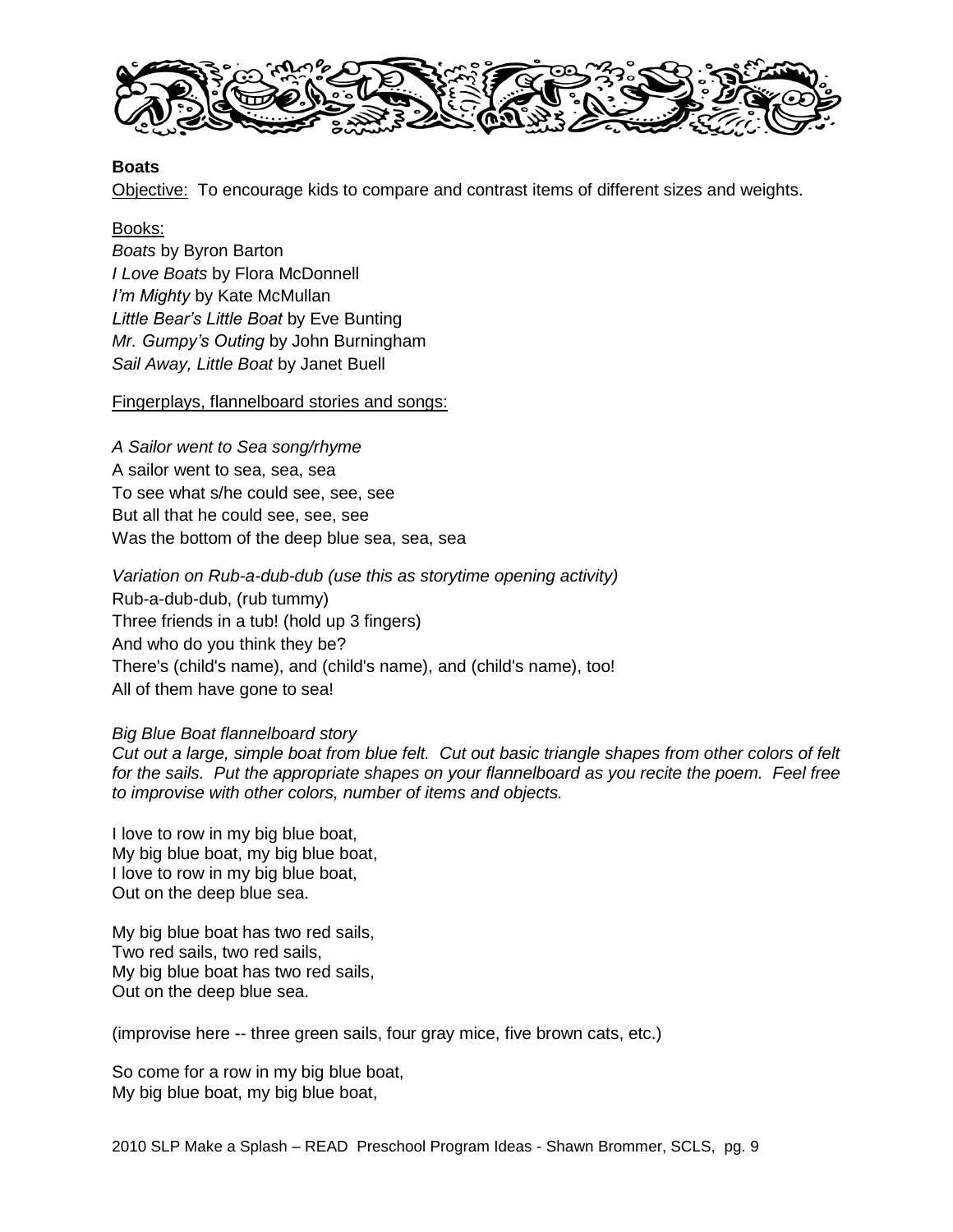

So come for a ride in my big blue boat, Out on the deep blue sea.

### Art Activities:

*Recycled art:* Make sailboats out of milk cartons, straws, and paper sails.

Give children a blank piece of paper, brushes, and blue and white paints to paint ocean waves on the whole sheet of paper. Talk about "light" and "dark" as you paint waves.

#### Movement and other activities:

*Does it float? Does it sink?:* Fill a plastic wash tub or large bowl with water and provide a variety of objects, some of which float and others that sink. (toy boats, pebbles, Styrofoam peanuts, plastic spoon, metal spoon, ping pong balls, pennies, etc.) Ask kids – do you think this will sink or float? Record their responses and then record actual results on a chart.

*Dramatic play:* Make a tent with a sheet and chairs to represent a ship"s cabin. Make this a reading cabin and set out piles of books about water life. Provide cardboard periscopes, and life jackets (you can even make life jackets out of brown paper bags) to add to the fun! Use this space as a way to re-tell one of the books you shared at storytime.

### Message for parents & caregivers:

Helping children identify familiar concepts, such as color and shapes, helps them develop rich vocabularies and prepares them to understand words that they will someday sound out and read.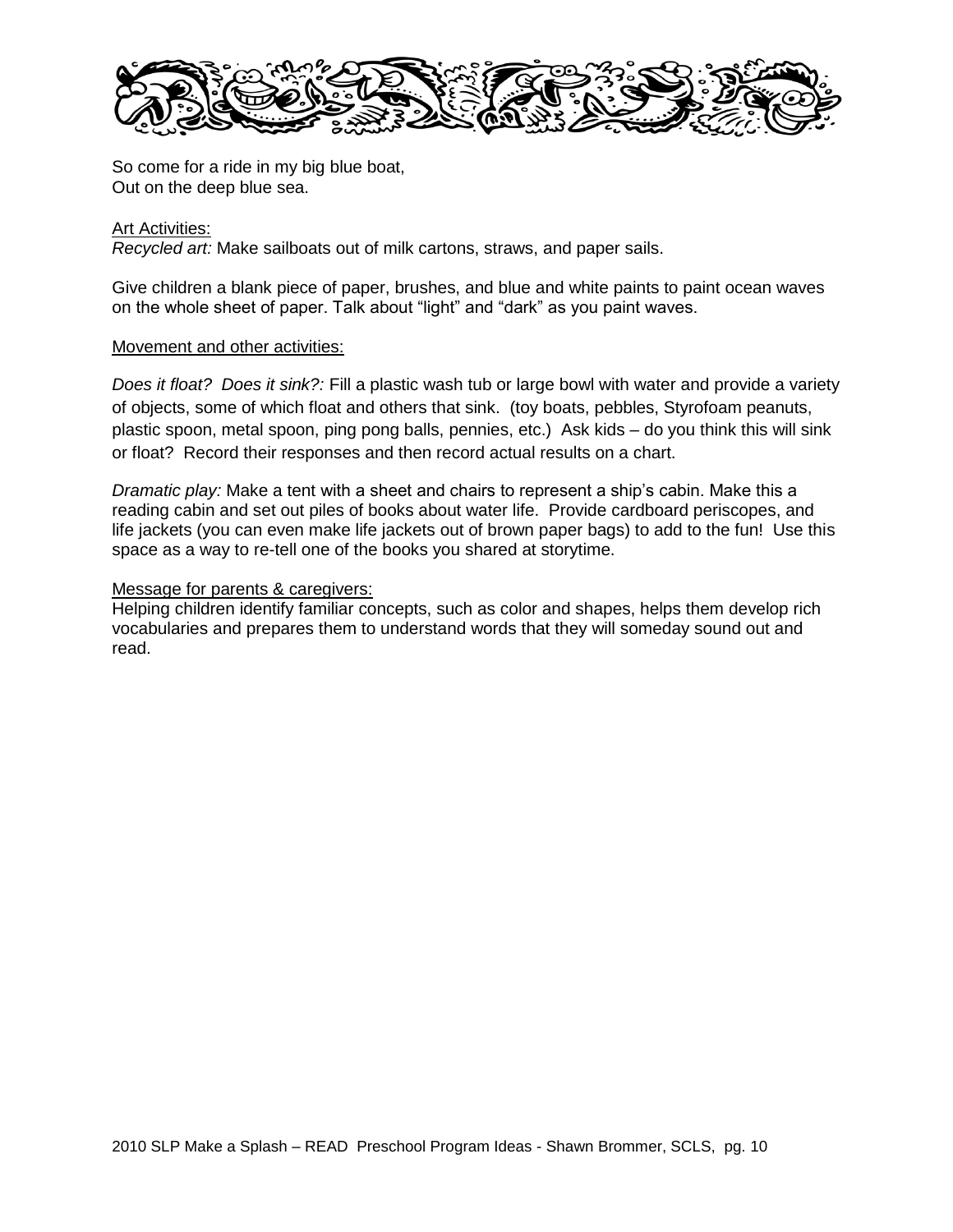

### **Swimming**

Objective: To include hands-on learning opportunities and to reach kinesthetic learners.

### Books:

*Frog* by Susan Cooper *Little Loon and Papa* by Toni Buzzeo *Make the Team, Baby Duck!* by Amy Hest *Sun Dance, Water Dance* by Jonathan London *Swim!* by Eve Rice *Two Dogs Swimming* by Lynn Reiser

#### Fingerplays, flannelboard stories and songs:

*Five Little Fish flannelboard story Cut five fish out of various colors; cut out one gray shark. Alternatively, tell the story using finger puppets or a story mitt.*

One little fishy swimming in the ocean blue Here comes another one, then there were two. Two little fishies swimming in the sea. Here comes another one, then there were three Three little fishies, swimming near the shore. Here comes another one, then there were four. Four little fishies, swimming around and dive Here comes another one and now there are five Here comes a shark, looking for some fun Look out little fishies and away they run.

*Funny Ducky (adapted from Toddler Storytimes II, by Diane Briggs)* Waddle, waddle, waddle ducky waddle to the pond (place thumbs in armpits and walk like a duck) Paddle, paddle, paddle ducky paddle all around (paddle with hands) Tail up, head up, funny little duck, Tail up, head up, funny little duck, (move head downward and place hands behind back to represent a tail)

*Alternate telling: use a puppet or rubber ducky to tell this story. Pass out rubber duckies to kids and encourage them to act out the story as you recite it.*

#### Art activities

Swim goggles: pre-cut paper "swimming goggles" (or use one of the mask Accu-Cut or Ellison dies) and provide stickers, markers and other art supplies and encourage children to decorate their swimming goggles. Attach one piece of yarn on each side of the goggles to create a strap. Define an open space on the floor as the pretend swimming pool or beach and encourage children to swim, sun and play in the sand! (Use teen volunteers.)